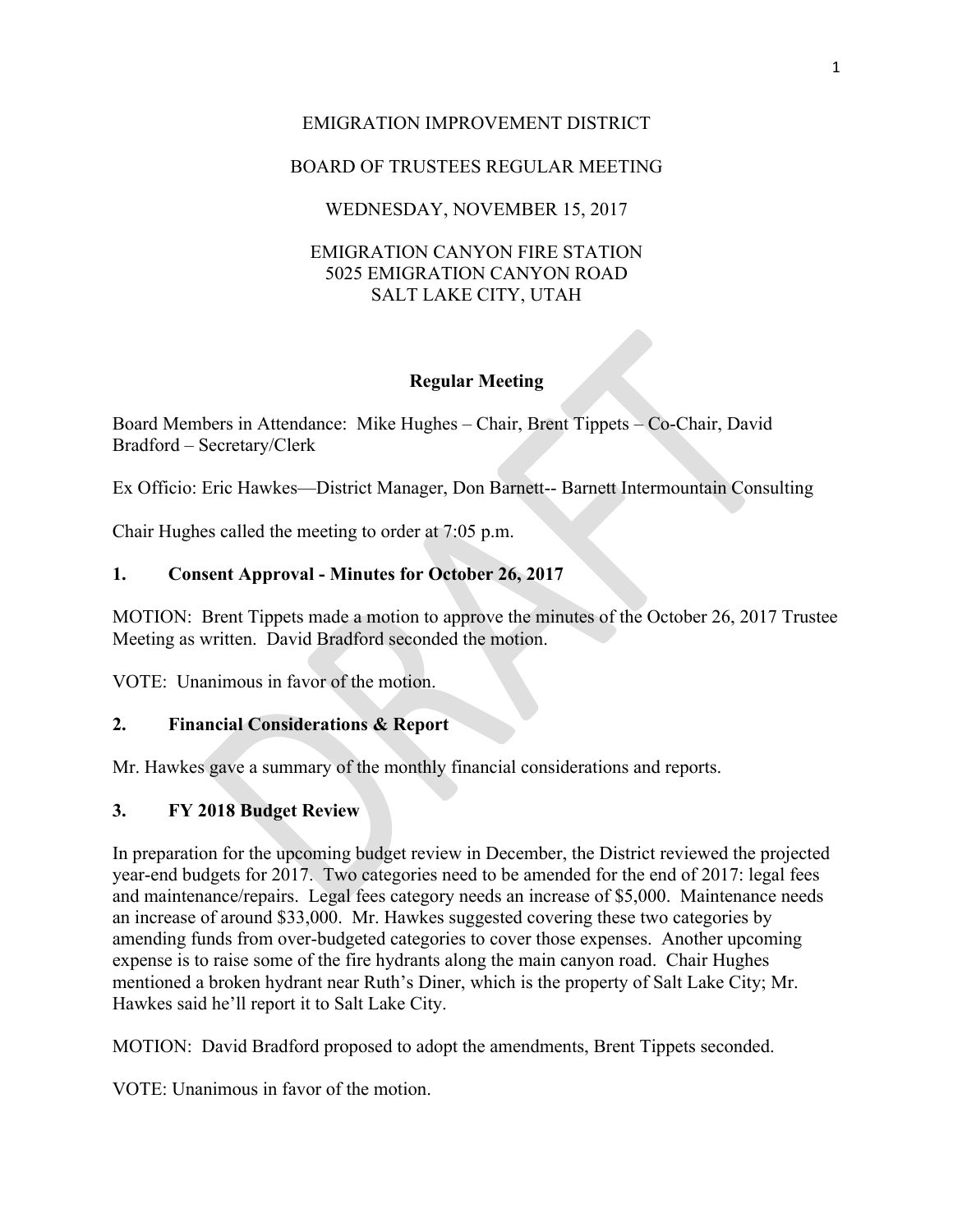Mr. Hawkes spoke of the need to get the budget ready for public hearing. The 2018 budget will be roughly the same as the 2017 budget. The revenue is projected to be about the same. The only change between the two years will be on the interest on income. Interest rates have gone up which will raise the income slightly. The income for next year will be based upon 5 new connections to the system--a conservative number, it could be more. There are approximately 10 lots that are in the planning or building stage. On the expense side, it is unknown how much more is needed to fix the Brigham Fork Well. The repair will drastically slow down when it snows because the snow will impede the progress of the drillers. A maintenance budget of \$250,000 is anticipated to be enough for next year to cover the cost of all operations and repairs for the water system. A typical year has a cost of between \$75,000-\$100,000 for repairs; next year will be more to include the cost of the Brigham Fork well repair.

#### **4. Brigham Fork Well Repair**

Don Barnett gave an update of the progress on the Brigham Fork well repair. The end goal is to get the PVC liner out and then do a full chemical treatment of the well. To aid the process it has been discussed putting in hydrochloric acid first which would dissolve the cementing and allow them to pull out the liner. The driller hasn't been able to get his tool below 800 feet because the PVC is plugged up. Therefore, they wouldn't be able to circulate the chemical because of the obstruction. Mr. Hughes also expressed his dislike of using hydrochloric acid because it is heavier than water and it could sour the well. Chair Hughes mentioned that the District can't put chemical in the well if they can't control it. Mr. Barnett and Mr. Hawkes described the latest process the drillers have used to get the liner out. Last week they decided to go in with a bigger tool that could spear the liner and pull on it. The tool wasn't grabbing so they sharpened it and Mr. Hawkes reported that today they got it on tight. Now they will wait to see if it can start to pull up the liner. Discussion ensued about the various options for the well. There is the option to put the pump in and use the well as it is, but possibly lose good production. Another option is to continue to spend the money fixing the well, but it may or may not increase the productivity. Chair Hughes would like to spend \$60,000 to continue to try to get the liner out because of the chance of increased productivity. The District discussed what should be the point at which they stop spending and abandon the effort to get out the liner. Mr. Tippets expressed reservation about continuing the process since it has been a lot of time and money without any results. He asked if the District could employ a different driller that could go in from an angle. Chair Hughes responded that the rotary drillers would be very expensive, and it may not help the process. Don Barnett would be concerned to put a rotary drill in with the old casing, but offered to explore the possibility. Chair Hughes reiterated that he thinks it's worth spending the money to see if they can get the well back to the same production level it once had. David Bradford said given that the regular water system needs \$100,000 budgeted for repairs, that leaves \$150,000 left in the maintenance budget for the Brigham Fork well. The chemical treatment would cost \$70,000, which leaves \$60,000-\$80,000 still to use for the repair, in addition to maintenance funds in the amended budget from 2017. Mr. Tippets would like to have a finite limit set, at which point the District stops the repair and uses the well as it is. By the next meeting it is anticipated that the drillers will be off-site.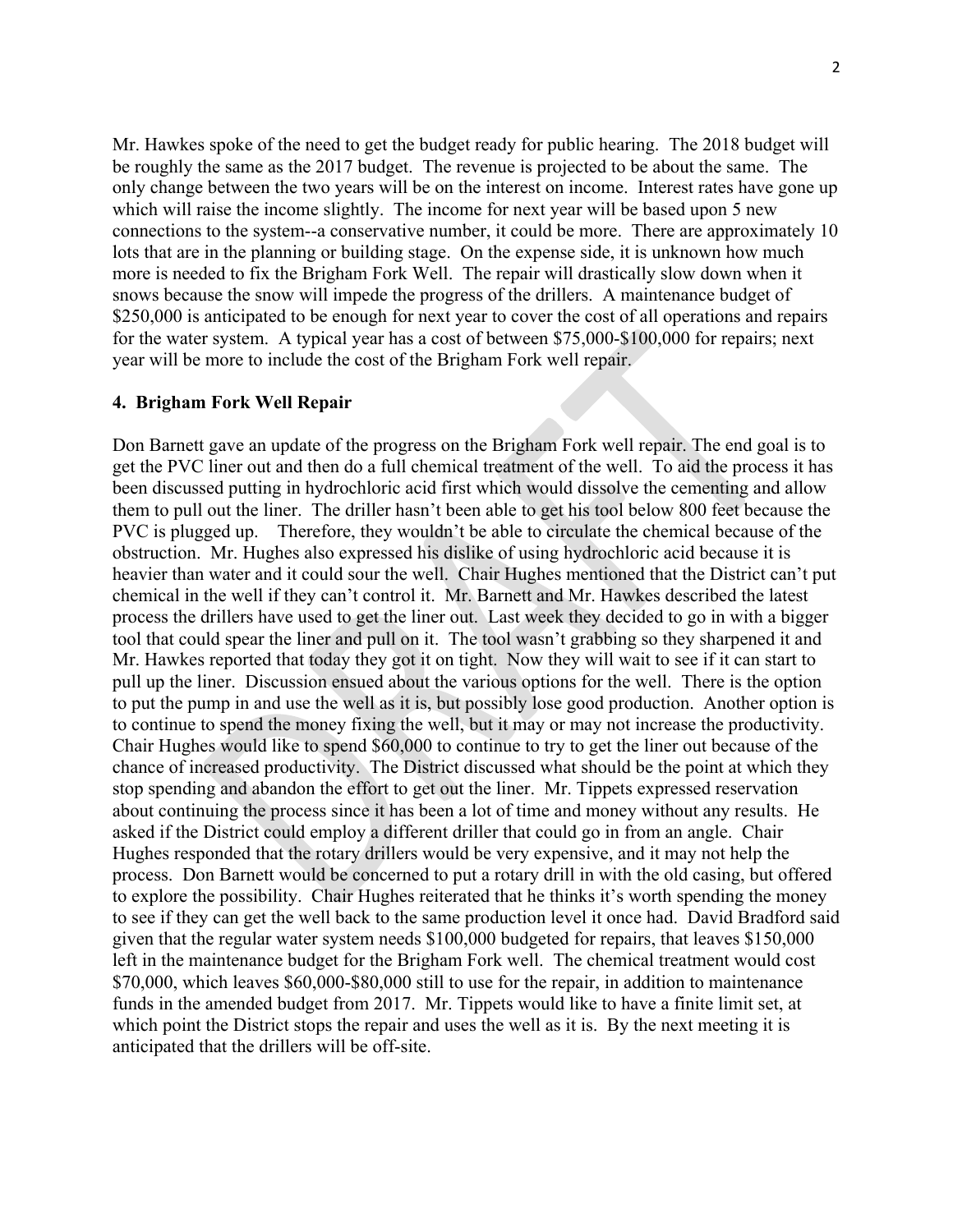This budget for 2018 will be published in the newspaper. Chair Hughes asked to move the budget hearing. Moved tentatively to the  $13<sup>th</sup>$ .

### **5. November 2017 Election Preliminary Results and Canvassing Schedule**

Mr. Hawkes gave a report of the election results. There was a 47% return rate. Brent Tippets had the majority of votes (272/433), electing him to the District. On November  $21<sup>st</sup>$  will be a canvassing meeting—a conference call to Jeremy Cook's office at 4:00 pm. This is to approve the vote count and then submit it to Salt Lake County.

### **6. Water Levels Report**

.

Don Barnett gave the water levels report. Water levels are normal. All water usage was from Upper Freeze Creek well. Water usage appears to be in line, used a little more than the year before. The impact of rain is reflected in the numbers. The transducers seem to be inaccurate. One may have gone out even though it was replaced three months ago. Next month will have the monitoring wells checked again. Mr. Bradford mentioned attending a recent water conference and that Utah is a poor performer in conservation. Discussion of what other areas are doing to encourage conservation. Mr. Barnett spoke of the need to trace water usage and its impact when speaking of conservation.

### **7. Maintenance Report**

Eric Hawkes reported the telemetry will be in the next report. Brigham Fork well maintenance was already discussed.

# **8. Any Items Requested by Visiting Public, Dismiss Public**

Question from Gary Bowen about where the status of the DEQ grant. Mr. Hawkes stated that the District will submit the application for the January board meeting with DEQ. Question from Kirtly Jones about the timing for assessing the wells up and down the canyon. Mr. Hawkes replied that the monitor wells are checked 3 times a year: spring, summer and late fall. The information is on the website.

MOTION: Board Member Bradford made a motion to adjourn the meeting. Mike Hughes seconded the motion.

VOTE: Unanimous in favor of the motion.